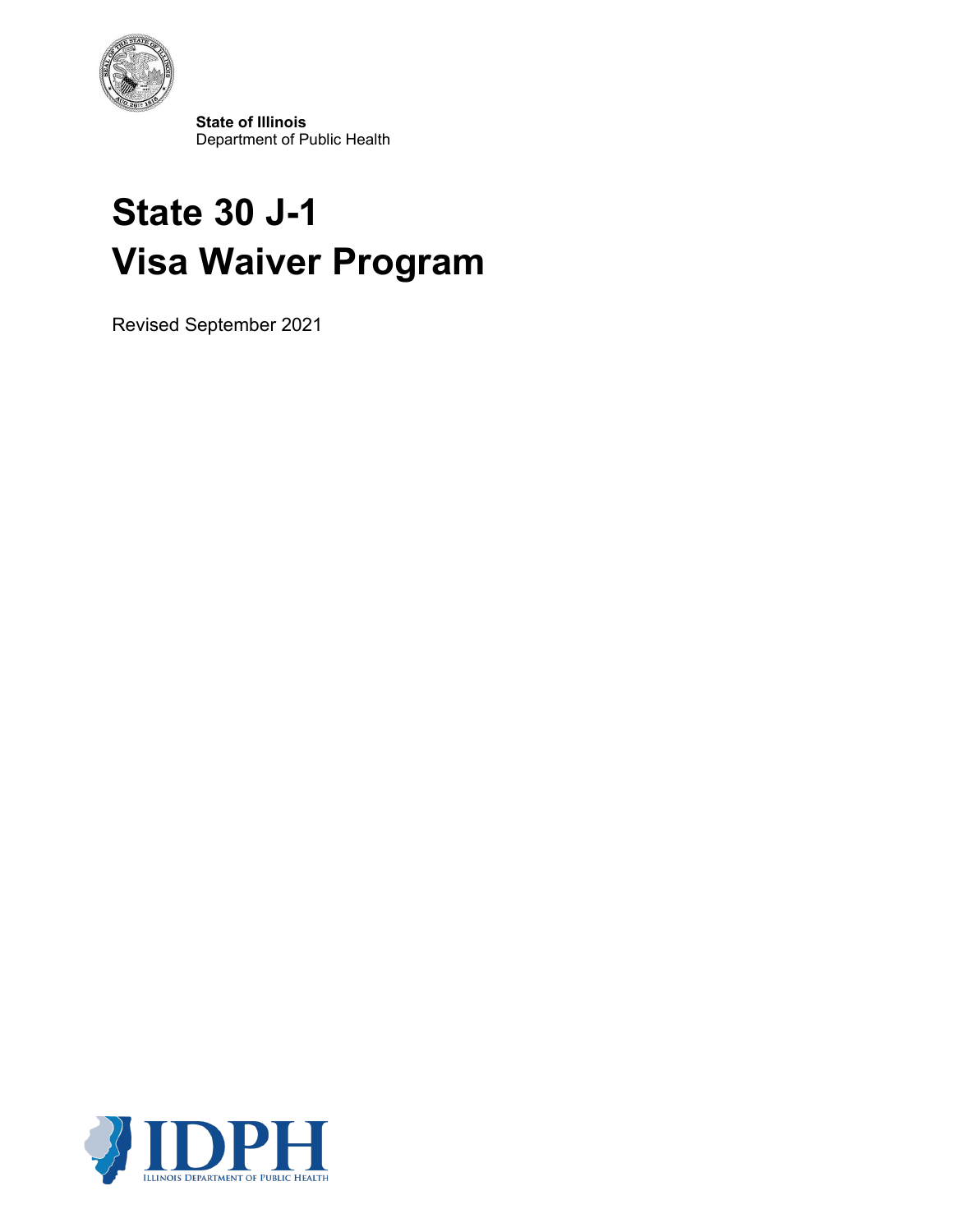# **STATE OF ILLINOIS ILLINOIS DEPARTMENT OF PUBLIC HEALTH J-1 VISA WAIVER PROGRAM**

**Under the requirements of the Illinois Freedom of Information Act [5 ILCS 140], all information submitted in support of the J-1 Visa Waiver application, including the employment contract, becomes public record and may be released to the public unless otherwise indicated. Those sections of the application that are confidential or contain proprietary information must be stamped as confidential and include the basis for the confidential claim, in order to protect the record. However, a court may conclude that any records submitted in this process should be disclosed upon request.**

## **Overview**

Below is the Illinois Department of Public Health's (IDPH) application process for the J-1 Visa Waiver Program. The IDPH's policies are also at 77 Ill. Adm. Code 591 [\(http://www.ilga.gov/commission/jcar/admincode/077/07700591sections.html\)](http://www.ilga.gov/commission/jcar/admincode/077/07700591sections.html).

# **Purpose, Authority, and Scope**

The Immigration and Nationality Technical Corrections Act of 1994 (P.L. 103-416) amended the provision of the Immigration and Nationality Act (Act) on the two-year foreign residence requirement affecting applicants. These applicants were admitted to the U.S. on a J visa, or acquired such status after admission to the U.S., and must return to the country of their nationality or country of last legal residence upon the completion of their participation in an exchange visitor program.

The U.S. Department of Homeland Security, Citizenship, and Immigration Service (USCIS) may waive the two-year home country requirement upon the recommendation of the U.S. Department of State, Waiver Review Division (USDOS). The Act authorizes IDPH to request the USDOS to recommend that USCIS grant the waiver.

The applicant must demonstrate that he/she has an offer of full-time employment, will begin employment within 90 days of receiving a waiver, and will work for at least three years at a medical facility in an area designated by the U.S. Department of Health and Human Services as having a shortage of health care professionals.

A waiver will not be granted unless the country to which the applicant is contractually obligated to return furnishes USDOS with a written statement that it has no objection to the waiver. State departments of health can request applicants sign a certification statement indicating presence or absence of a contractual obligation to their home country or country of last legal residence.

## **Physicians**

The program accepts applications from all medical specialties. Physicians who apply for a waiver shall:

1) For primary care physicians, have entered into an employment contract with a medical facility located in a Primary Care Health Professional Shortage Area (HPSA). If the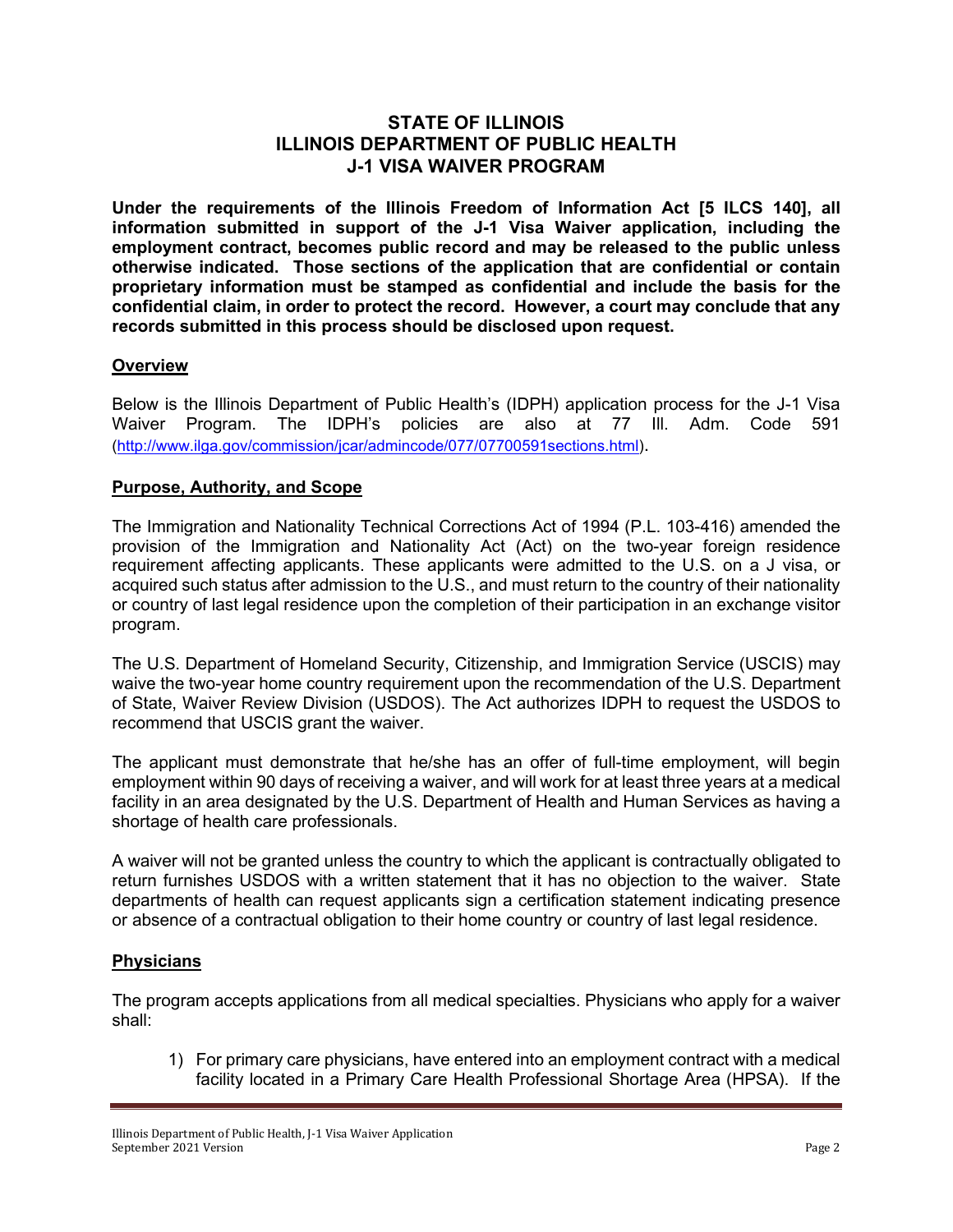physician will work at more than one medical facility, each facility shall be located in a Primary Care HPSA.

- 2) For psychiatrists, have entered into an employment contract with a medical facility located in a Mental Health HPSA. If the psychiatrist will work at more than one medical facility, each facility shall be located in a Mental Health HPSA.
- 3) For specialists, have entered into an employment contract with a medical facility located in a Primary Care HPSA. If the specialist will work at more than one medical facility, each facility shall be located in a Primary Care HPSA.
- 4) For specialists who apply for the J-1 visa waiver flex option, have entered into an employment contract with a medical facility that is not in an HPSA, Medically Underserved Area (MUA) or Medically Underserved Population (MUP).
- 5) Be board eligible or board certified in his/her medical specialty.
- 6) Have completed a residency in his/her medical specialty.

## **Medical Facilities**

Medical facilities shall:

- 1) Meet the definition of medical facility (see 77 Ill. Adm. Code 591.20).
- 2) For primary care physicians, be located in a Primary Care HPSA.
- 3) For psychiatrists, be located in a Mental Health HPSA.
- 4) For specialists, be located in a Primary Care HPSA.
- 5) For specialist who apply for the J-1 visa waiver flex option, not be located in a HPSA, MUA, or MUP.
- 6) Be in good standing with the Illinois Secretary of State (see 77 Ill. Adm. Code 591.100(b)(6) and 591.120(b)(2)).

Employers of the medical facility shall not be a relative of the applicant (i.e., spouse, parent, sibling, or child).

## **Processing Fee**

A processing fee of \$3,000 shall accompany each application submitted to IDPH (see 77 Ill. Adm. Code 591.115(a)). Payment shall be by check or money order payable to the Illinois Department of Public Health. If the payment does not accompany the application, it will be deemed incomplete. IDPH will take no action on the application until the fee has been received. If the payment is not valid due to insufficient funds or other reasons, the application will be null and void. Fee payments are not refundable.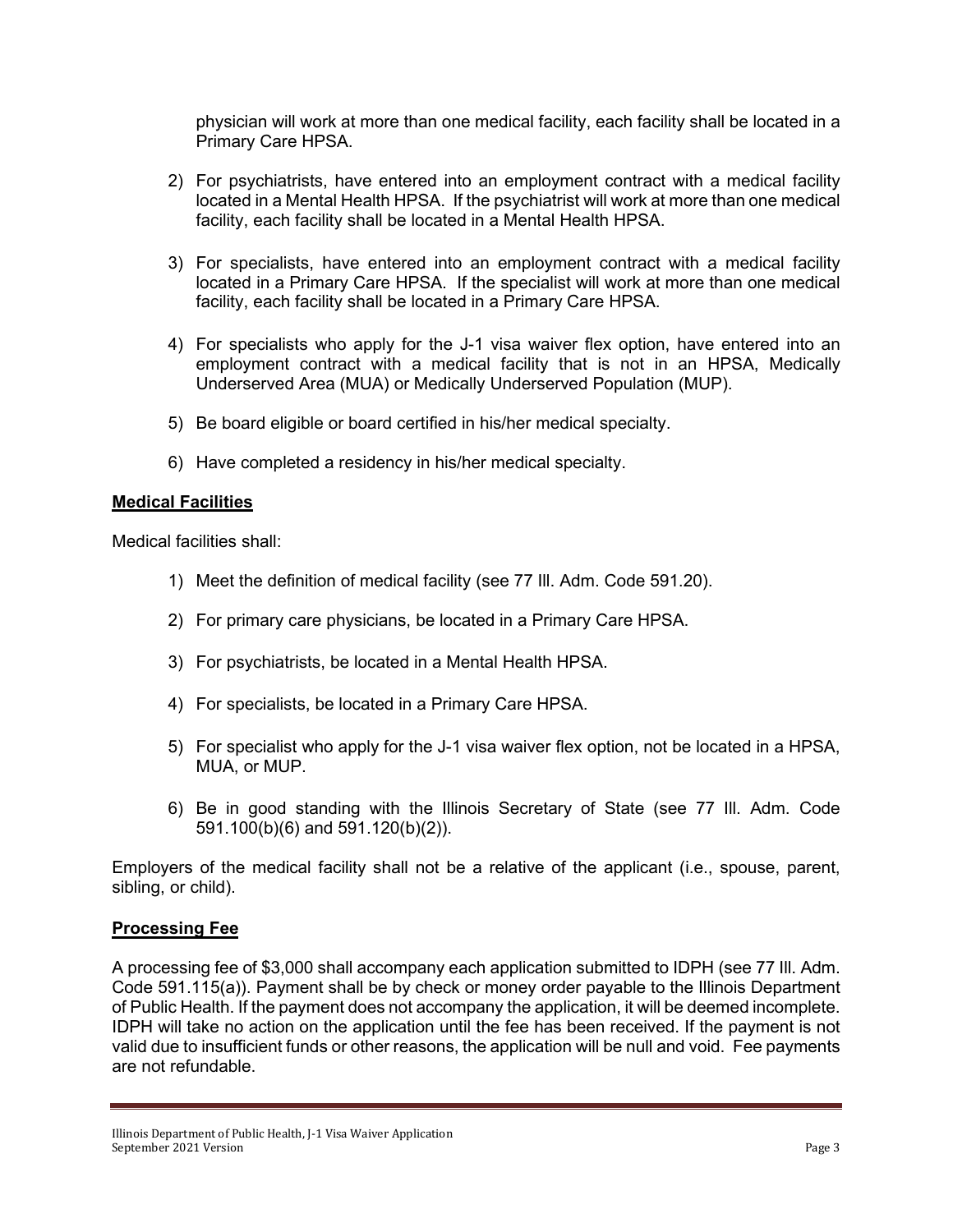## **Submission Time Frames**

Applications are accepted between October 1 and October 31 of each year. If all recommendations are not made from the applications received in October, applications will be accepted between January 1 and January 31 and between April 1 and April 30, if necessary. Applications will not be accepted after the submission deadlines.

Submission means an application has been received by IDPH by the submission deadline. Submission **does not** mean that an application is postmarked by the submission deadline but arrives at IDPH on a later date.

#### **Application Package**

The application shall include the following in the order listed below:

- 1. A statement from the administrator of the medical facility describing prior recruitment difficulties experienced by the medical facility, the expected practice arrangement for the physician, and the impact on the medical facility and the patients it serves if the waiver is not approved.
- 2. A copy of the medical facility's Certificate of Good Standing from the Illinois Secretary of State.
- 3. Documentation of the medical facility's payment policy demonstrating that the physician will accept Medicare/Medicaid patients and will not deny services to anyone because of an inability to pay.
- 4. A copy of the employment contract between the physician and the medical facility.
	- A) The contract shall include:
		- i) The name and address of the medical facility.
		- ii) The specific geographic area(s) in which the physician will practice.
		- iii) A statement that the contract is for a minimum three year duration.
		- iv) A statement that the physician will practice full-time (40 hours per week).
			- a) For primary care physicians, the statement shall include that the physician will work in the Primary Care HPSA.
			- b) For psychiatrists, the statement shall include that the physician will work in the Mental Health HPSA.
			- c) For specialists, the statement shall include that the physician will work in the HPSA, MUA or MUP. If the medical facility is not in a HPSA, MUA or MUP, the application shall document that at least 51% of the physician's patients come from a HPSA, MUA, or MUP.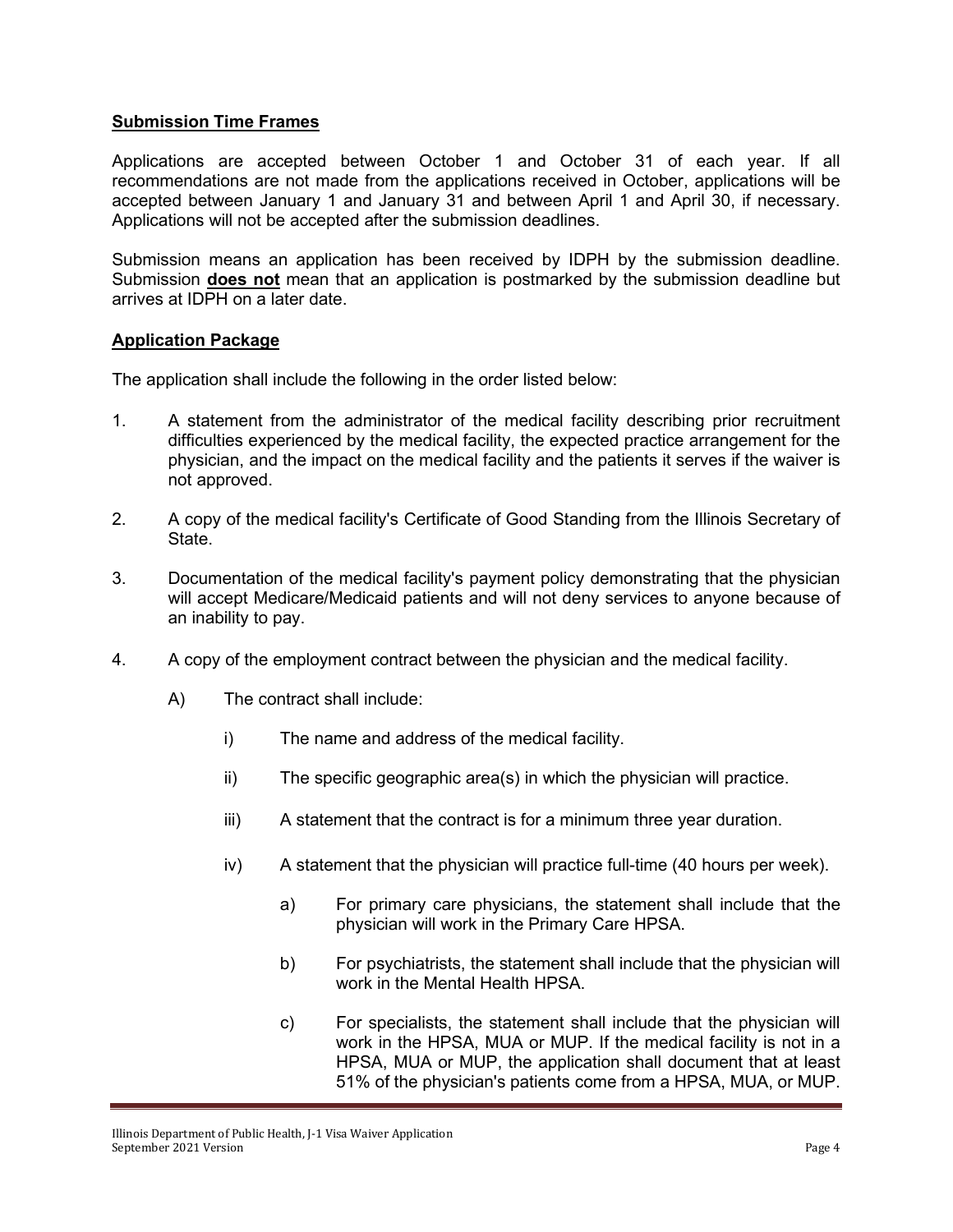- d) A statement that any amendments to the contract will adhere to State and federal J-1 visa waiver requirements.
- e) A statement that termination of the physician may be only for cause.
- f) A statement that the physician will begin working within 90 calendar days after receiving the waiver and employment authorization from USCIS.
- g) A list of benefits and insurance to be provided to the physician.
- B) The employment contract shall **not** include:
	- i) A non-compete clause.
	- ii) A liquidated damages clause.
- C) If the physician will work at multiple facilities, the contract must contain the abovereferenced information for each facility.
- 5. A statement from the medical facility that the salary or other form of financial support offered to the physician is equivalent to that offered to all other physicians with similar skills and experience recruited by the medical facility.
- 6. A letter from the chief medical officer or other high level hospital executive verifying that hospital admitting privileges will be granted to the physician and, if not, how admissions of the physician's patients will be arranged. If the physician will work at multiple hospitals, each hospital must submit this letter in the application.
- 7. A letter from at least one local organization or agency, such as the chamber of commerce, local health department, or other community-based organization, demonstrating support for the physician.
- 8. A copy of the applicant's Illinois medical license or application for an Illinois medical license.
- 9. A copy of the applicant's completed U.S. Department of State, J-1 Visa Waiver Recommendation Application (DS-3035)
- 10. A copy of the applicant's curriculum vitae.
- 11. A copy of the IAP-66/DS-2019 Form (Certificate for Exchange Visitor J-1 Status) for each year the applicant was in J-1 status.
- 12. Copies of the applicant's U.S. Customs and Border Protection I-94 Entry and Departure Cards.

Illinois Department of Public Health, J-1 Visa Waiver Application September 2021 Version Page 5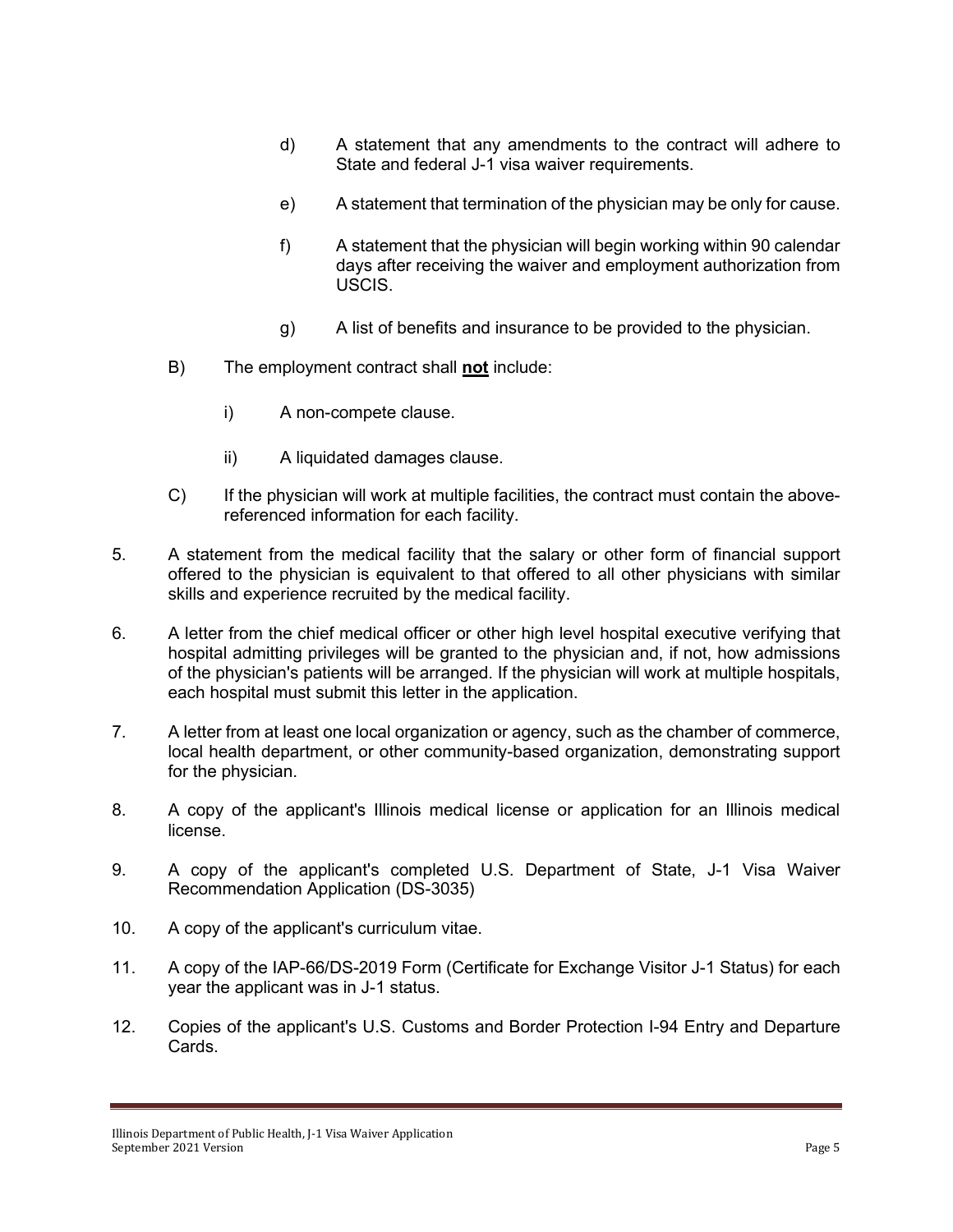- 13. Form G-28, Notice of Entry of Appearance as Attorney or Accredited Representative (if applicable).
- 14. A personal statement from the applicant regarding his/her reasons for not wishing to fulfill the two-year country of nationality or country of legal residence requirement.
- 15. For specialists, documentation that a shortage exists in their specialty, in the underserved area or for the underserved population. The shortage is determined by creating a ratio of physicians to the population using a listing of physicians in that specialty who provide service in the underserved area or for the underserved population and the population of the underserved area or the number of individuals who comprise the underserved population using the most recent data available. If the ratio of physician to population is greater than 1:10,000, a greater shortage of that specialty exists in the underserved area or underserved population. Documentation may include, but not be limited to, the following:
	- A) A listing of specialists who provide service in the underserved area or for the underserved population.
	- B) If there are no specialists who provide service in the underserved area or for the underserved population, the applicant shall provide a summary listing the number of patients in the underserved area who migrated out of the underserved area to seek service. This summary shall be for the most recent 12-month period and shall include the travel time and distance these patients traveled to obtain service.
- 16. For specialists, documentation comparing wait times for an appointment with a physician of the same specialty in the underserved area or for the underserved population. Documentation may include, but not be limited to, the following:
	- A) A listing of specialists who provide service in the underserved area or for the underserved population, including the average wait time for an appointment.
	- B) If there are no specialists who provide service in the underserved area or for the underserved population, the applicant shall provide a summary listing the number of patients who migrated out of the underserved area to seek service. The summary shall be for the most recent 12-month period and shall include the average wait time for an appointment.
- 17. A completed and notarized Certification Statement A regarding the contractual requirements in Section 214(k)(1)(B) and (C) of the Act.
- 18. A completed and notarized Certification Statement B describing the applicant's obligation to his/her country of nationality or country of last legal residence. If the applicant has a contractual obligation to return to his/her country of nationality or country of last legal residence, the applicant shall obtain a letter from that country stating no objection to the applicant remaining in the U.S.
- 19) A completed and notarized Certification Statement C attesting that the applicant's medical license has never been suspended or revoked and that he/she is not subject to any criminal investigation or proceedings by any medical licensing authority.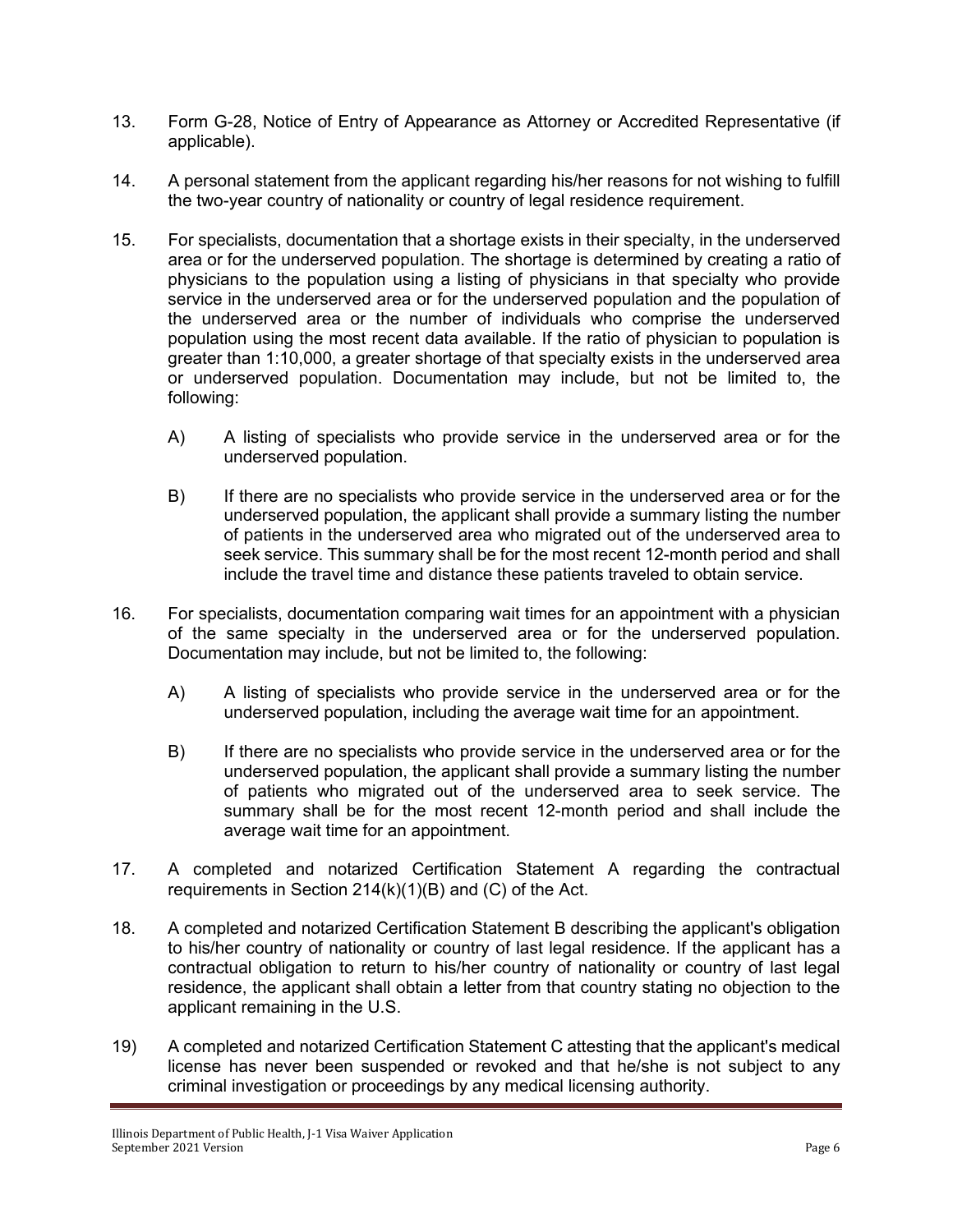- 20) A completed and notarized Certification Statement D regarding the accuracy of the application materials.
- 21) A completed and notarized Certification Statement E regarding medical specialty status.
- 22) Documentation that the medical facility is located in a shortage area (as applicable): [https://data.hrsa.gov/tools/shortage-area.](https://data.hrsa.gov/tools/shortage-area)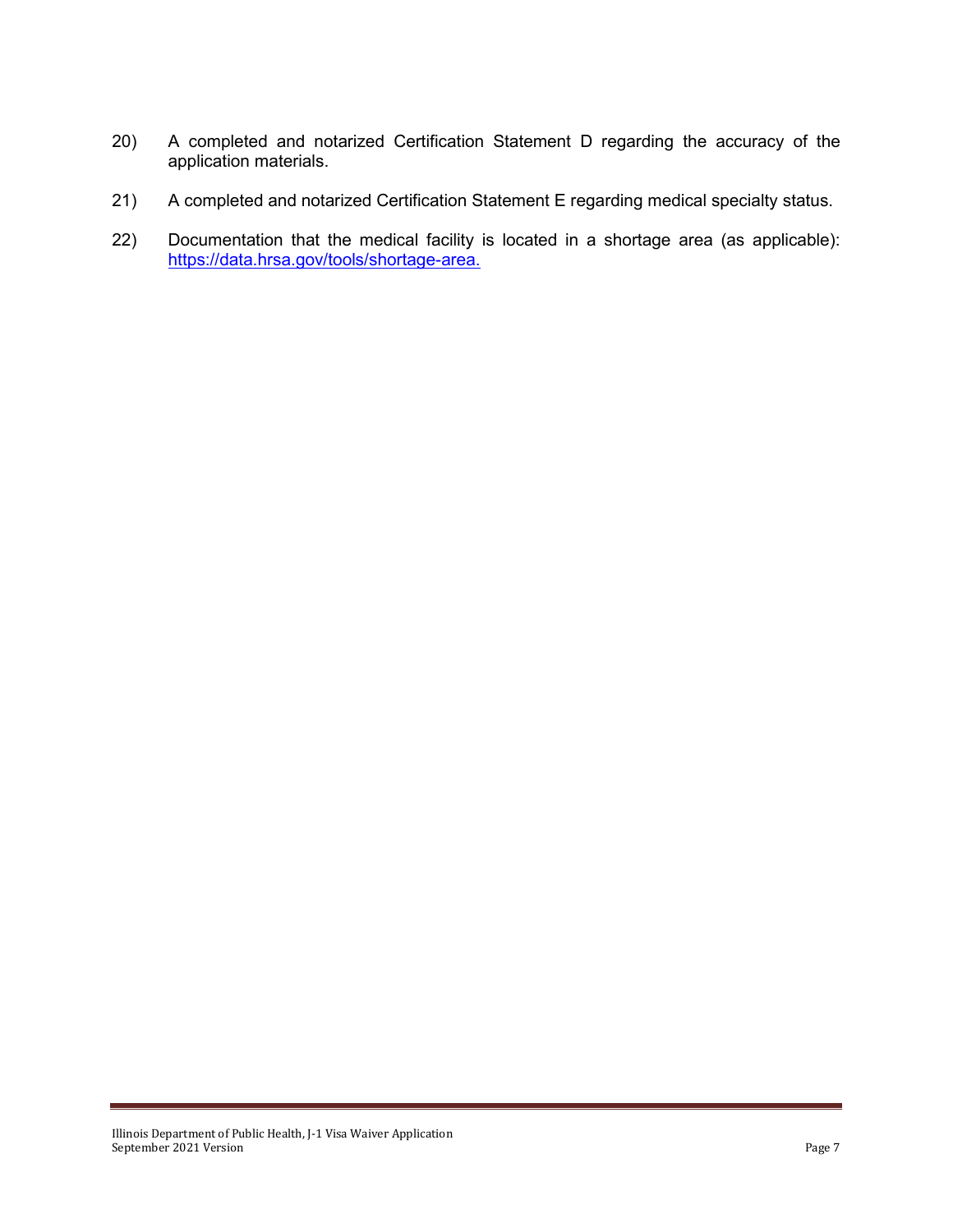# PHYSICIAN INFORMATION

|                                        | Name: <u>______________________________</u> |                                                                                                                       |
|----------------------------------------|---------------------------------------------|-----------------------------------------------------------------------------------------------------------------------|
|                                        | Last                                        | First                                                                                                                 |
| U.S. Department of State Number (DOS): |                                             | <u> 1989 - Andrea Barbara, politikar politikar (h. 1989)</u>                                                          |
| Gender:                                |                                             |                                                                                                                       |
| Country of Birth:                      |                                             | <u> Andreas Andreas Andreas Andreas Andreas Andreas Andreas Andreas Andreas Andreas Andreas Andreas Andreas Andr</u>  |
| Country of Origin:                     |                                             | <u> 1989 - Andrea Stadt Britain, amerikansk politik (</u>                                                             |
| <b>Country of Residence:</b>           |                                             |                                                                                                                       |
| I-94 Number:                           |                                             |                                                                                                                       |
| <b>Medical Specialty:</b>              |                                             | <u> 1989 - Johann Stein, markin fan de Amerikaansk kommunister (</u>                                                  |
| Address:                               |                                             | <u> 1989 - Jan Samuel Barbara, martin da shekara tsara 1989 - An tsara 1989 - An tsara 1989 - An tsara 1989 - An</u>  |
| City, State, ZIP:                      |                                             | <u> 1989 - Andrea Barbara, amerikan personal dan personal dan personal dan personal dan personal dan personal dan</u> |
| Email:<br>work:                        | <u> Liston de la componenta</u>             |                                                                                                                       |
|                                        |                                             |                                                                                                                       |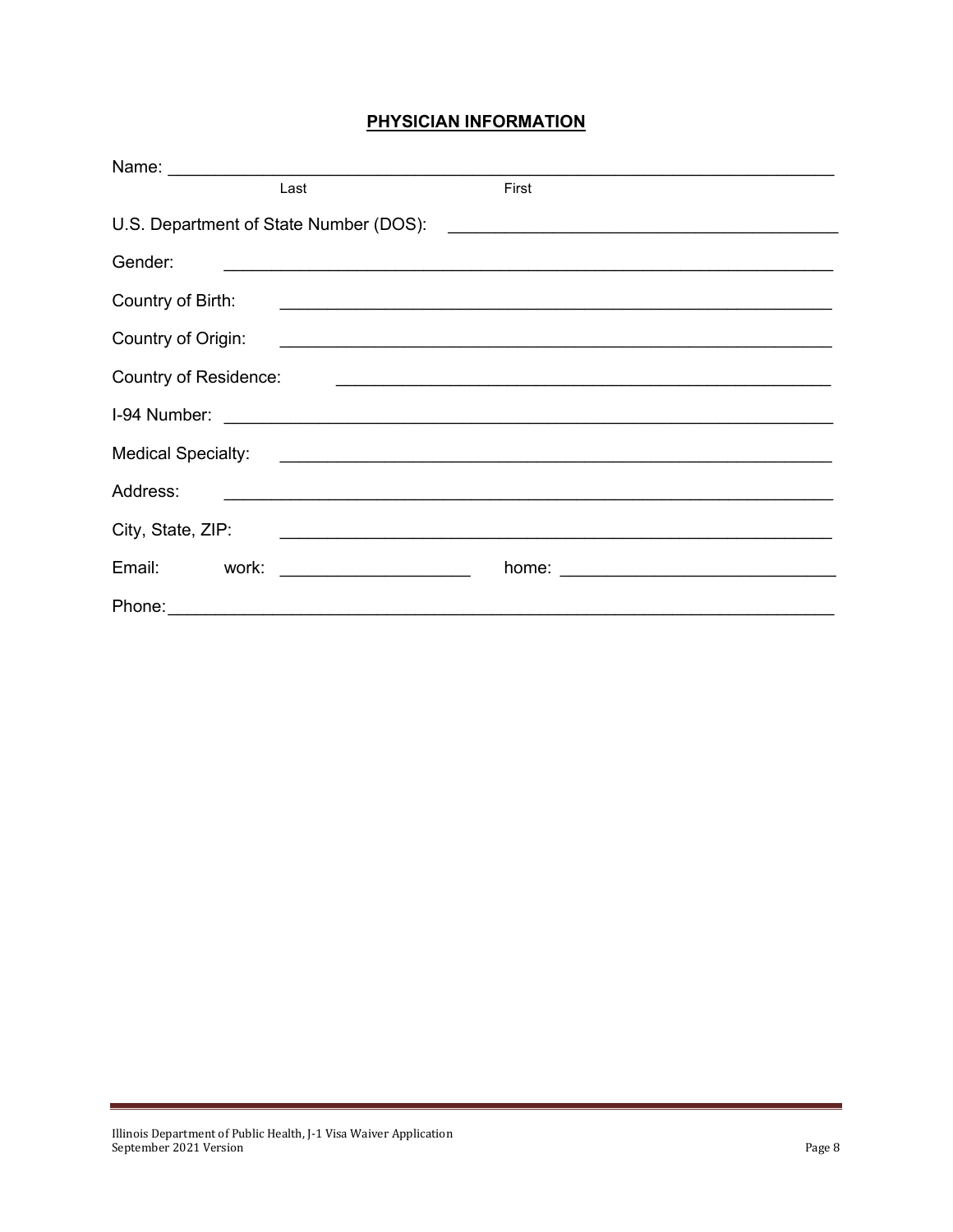# **CONTACT INFORMATION**

# **APPLICANT CONTACT**

Person who is to receive all correspondence or inquiries regarding the application:

| Name:             | <u> 1989 - Johann Stein, mars an de Frankrik (f. 1989)</u>                                                                                                                                                                           |                                                                                                                       |  |
|-------------------|--------------------------------------------------------------------------------------------------------------------------------------------------------------------------------------------------------------------------------------|-----------------------------------------------------------------------------------------------------------------------|--|
| Title:            |                                                                                                                                                                                                                                      |                                                                                                                       |  |
| Company Name:     |                                                                                                                                                                                                                                      | <u> 1989 - Johann Stein, marking and de British and de British and de British and de British and de British and d</u> |  |
| Address:          | the control of the control of the control of the control of the control of the control of the control of the control of the control of the control of the control of the control of the control of the control of the control        |                                                                                                                       |  |
| City, State, ZIP: |                                                                                                                                                                                                                                      |                                                                                                                       |  |
| Telephone:        | <u>and the contract of the contract of the contract of the contract of the contract of the contract of the contract of the contract of the contract of the contract of the contract of the contract of the contract of the contr</u> |                                                                                                                       |  |
| Fax:              | <u> 1980 - Jan Samuel Barbara, martin di</u>                                                                                                                                                                                         |                                                                                                                       |  |
| Email:            |                                                                                                                                                                                                                                      |                                                                                                                       |  |

#### **WAIVER CONTACT**

Person who is to receive all correspondence or inquiries subsequent to the issuance of a waiver:

| Title:                                                                                                                            |                                                                                 |  |
|-----------------------------------------------------------------------------------------------------------------------------------|---------------------------------------------------------------------------------|--|
| Company Name:                                                                                                                     | <u> 1989 - Andrea Station Barbara, amerikan personal (h. 1989)</u>              |  |
| Address:<br><u> 1989 - Jan Stern Stern Stern Stern Stern Stern Stern Stern Stern Stern Stern Stern Stern Stern Stern Stern St</u> |                                                                                 |  |
| City, State, ZIP:                                                                                                                 | the contract of the contract of the contract of the contract of the contract of |  |
| Telephone:<br><u> 1989 - Andrea Brand, Amerikaansk politiker (</u>                                                                |                                                                                 |  |
| Fax:                                                                                                                              |                                                                                 |  |
| Email:                                                                                                                            |                                                                                 |  |
|                                                                                                                                   |                                                                                 |  |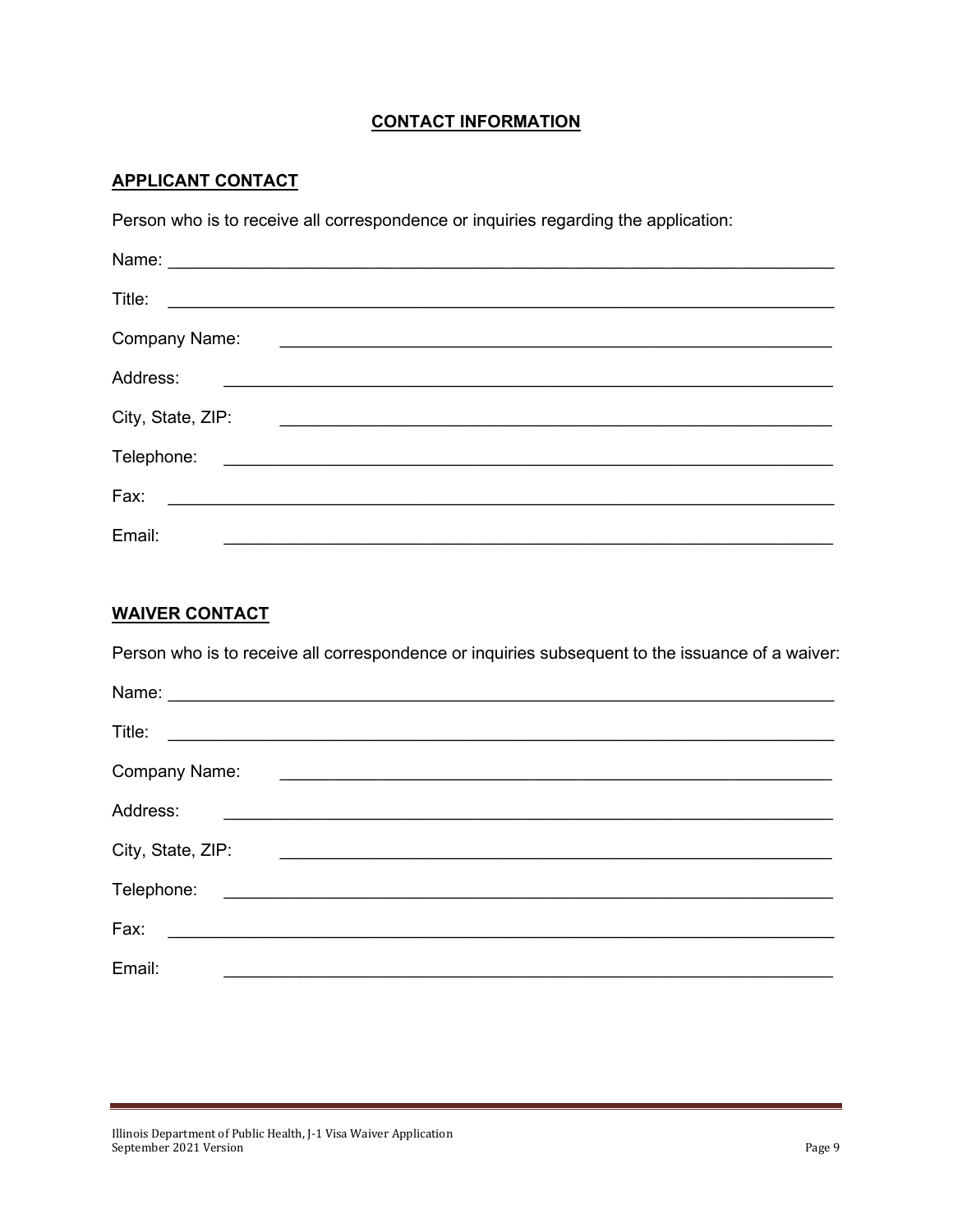# **EMPLOYMENT INFORMATION**

## **EMPLOYER**

Include information regarding the physician's employer:

| Name of employer:                                                                                                                                                                                                              |
|--------------------------------------------------------------------------------------------------------------------------------------------------------------------------------------------------------------------------------|
| Address:                                                                                                                                                                                                                       |
| City, State, ZIP:                                                                                                                                                                                                              |
| Telephone:                                                                                                                                                                                                                     |
| Fax:                                                                                                                                                                                                                           |
| Contact person of employer: example of the state of the state of the state of the state of the state of the state of the state of the state of the state of the state of the state of the state of the state of the state of t |
| Email of contact person:                                                                                                                                                                                                       |
| Employer is (check one):                                                                                                                                                                                                       |
| <b>Nonprofit Corporation</b><br>Other<br>Partnership<br><b>Governmental Entity</b><br>For-profit Corporation<br>Sole Proprietorship<br><b>Limited Liability Company</b>                                                        |
| <b>MEDICAL FACILITY</b>                                                                                                                                                                                                        |

Include information regarding the medical facility where the physician will work (if the physician will work at multiple facilities include this information for each facility):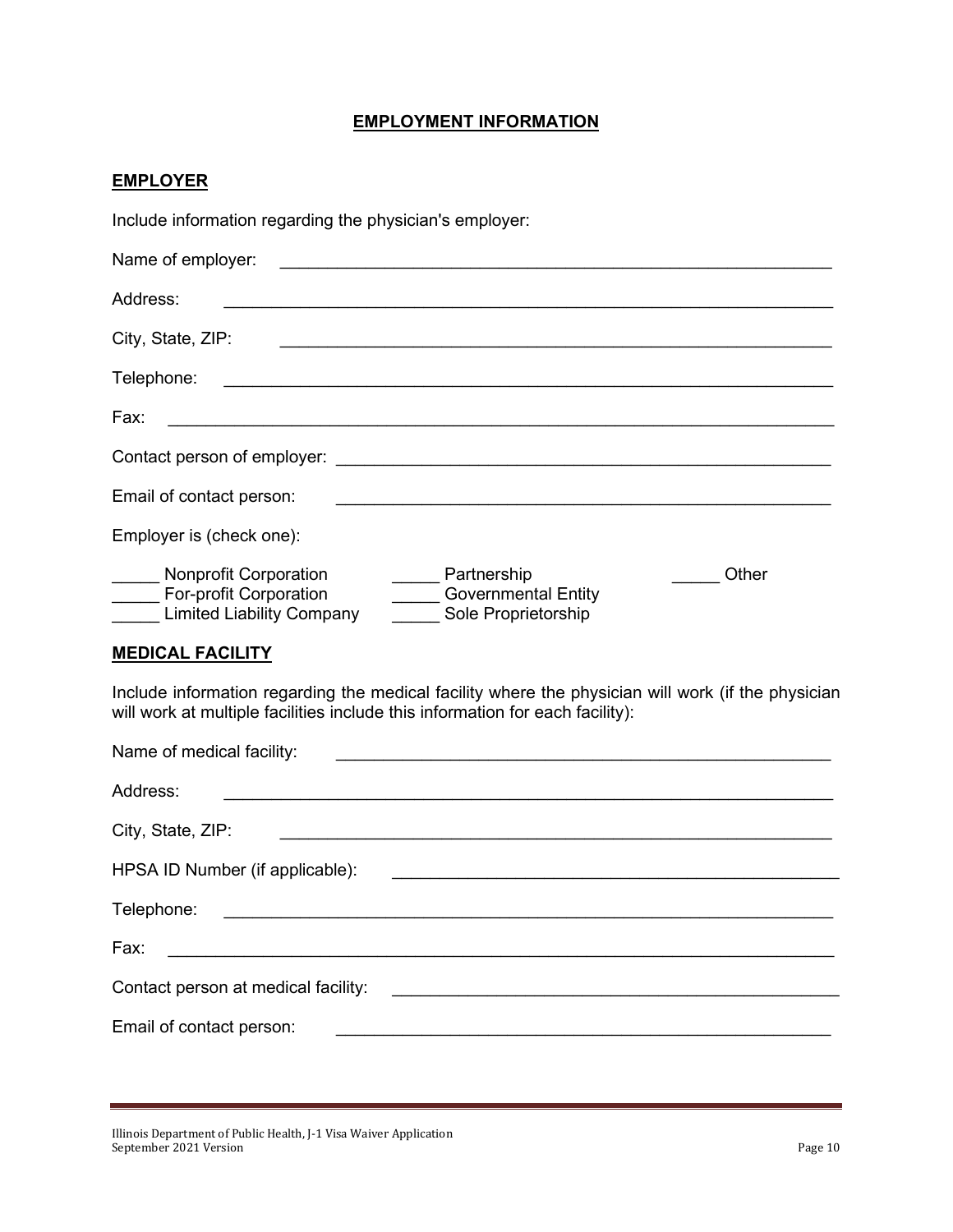## **Submission of Application**

The application shall be submitted to IDPH to this address:

J-1 Visa Waiver Program Illinois Department of Public Health Center for Rural Health 535 West Jefferson Street, Ground Floor Springfield, Illinois 62761-0001

## **Processing of Applications**

Upon receipt, IDPH staff will verify completeness of the application. Completeness is based on whether all applicable requirements have been addressed and whether all required materials and documentation have been submitted.

If complete, the applicant will be considered for a waiver.

If the application is incomplete, IDPH will notify the applicant in writing. The applicant will have 30 calendar days **(from the date of IDPH's notification)** to address the issue(s) identified and to submit requested information or materials. If the applicant does not respond to the notification within the prescribed time frame or if the supplemental materials or information fail to address the issue(s) identified by IDPH, the application will be null and void.

The applicant will be notified in writing of IDPH's decision on the waiver. If IDPH recommends a waiver, the application package will be forwarded to the USDOS.

## **Number of Waiver Applications to be Processed**

The Act allows IDPH to submit 30 waiver requests per federal fiscal year. When IDPH has processed 30 waiver requests, subsequent applications will not be considered.

#### **Selection Process**

IDPH will not begin the selection process until all issues with incomplete applications are resolved.

The following selection criteria will be used:

- 1. In the first and second calendar quarters of the federal fiscal year, a maximum of two waiver applications may be approved for physicians working at the same medical facility. In subsequent calendar quarters, applications from physicians proposing to work at medical facilities that have already employed two physicians with waivers will be considered; however, selection priority will be given to applications from physicians proposing to work at medical facilities that have not previously employed physicians with waivers.
- 2. For primary care physicians and psychiatrists: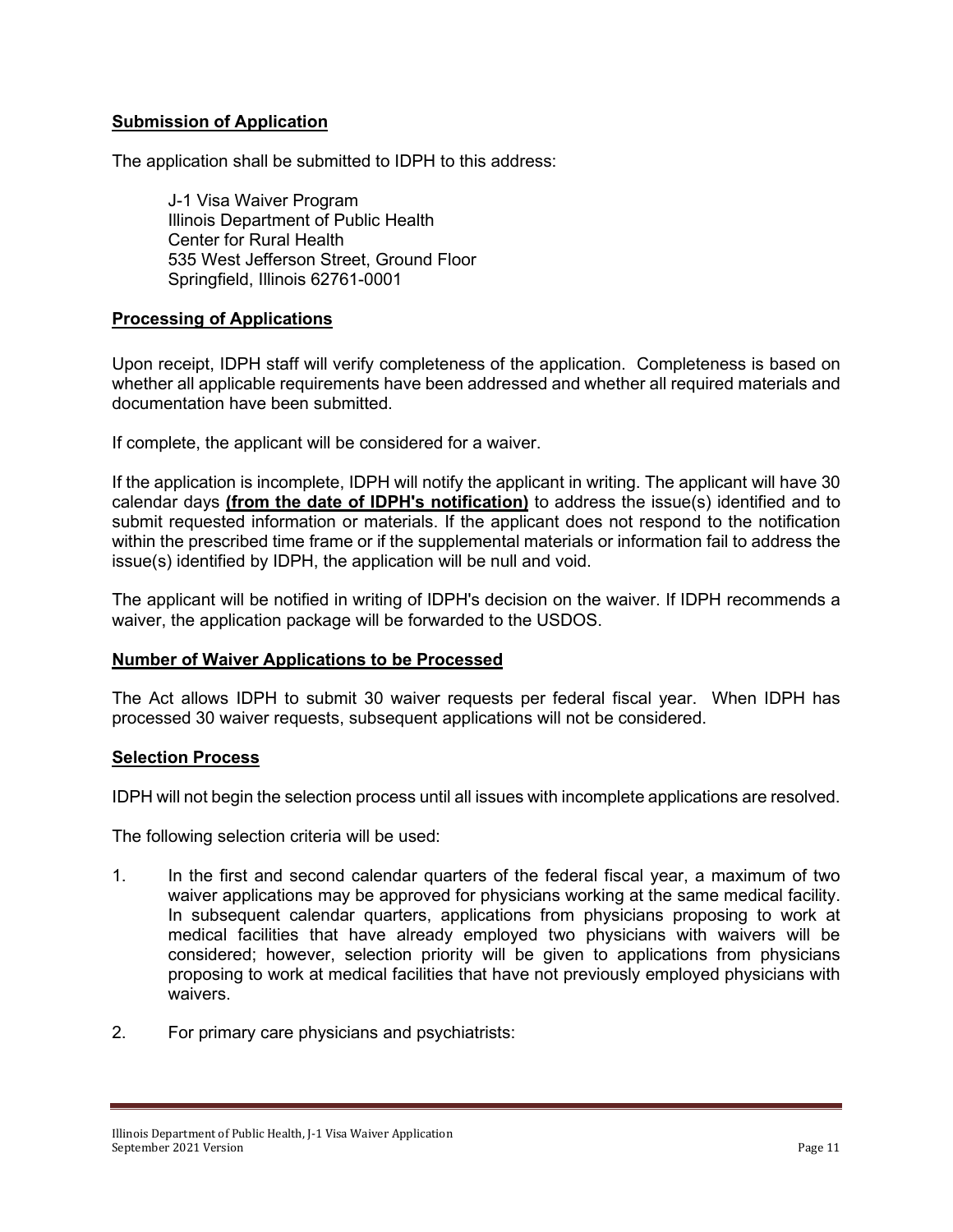- A) Applicants will be ranked based on the Primary Care HPSA score or the Mental Health HPSA score (as applicable) of their respective medical facility. If an applicant proposes to work at more than one medical facility, the Primary Care HPSA score or the Mental Health HPSA score of the medical facility where the applicant will predominately work will be used to rank the applicant.
- B) If two or more medical facilities have the same HPSA score, preference will be given to the medical facility with the greatest unmet need for primary care physicians and psychiatrists (as applicable). Unmet need is defined as the number of primary care physician or psychiatrist full-time equivalents needed to cause the HPSA to no longer meet the threshold ratio for HPSA designation.
- C) An application will not be considered if the inclusion of the applicant will increase the number of primary care physicians or psychiatrists beyond the number needed to eliminate the HPSA designation for the geographic area, facility, or population group.
- 3) For specialists:
	- A) Applicants will be ranked based on the Primary Care HPSA score of their respective medical facility. If an applicant proposes to work at more than one medical facility, the Primary Care HPSA score of the medical facility where the applicant will predominately work will be used.
	- B) If two or more medical facilities have the same HPSA score, preference will be given to the medical facility having the greatest unmet need for specialty medical care.
	- C) Specialists who applied through the Flex Waiver option shall be ranked based on the greater number of patients that will be seen at the medical facility.
- 4. The following selection allocations will be used in processing waiver applications:
	- A) In the first calendar quarter of the federal fiscal year, four waivers will be reserved for psychiatrists who will work in rural medical facilities, six waivers will be reserved for primary care physicians who will work in rural medical facilities, seven waivers will be reserved for primary care physicians who will work in urban medical facilities, and 13 waivers will be available to specialists. Of the 13 waivers allocated to specialists, IDPH may approve up to 10 waivers under the Flex Waiver option.
	- B) In the second and third quarters of the federal fiscal year, remaining waivers may be used for primary care, psychiatry, and specialists in both rural and urban areas.

## **Semi-annual Verification of Physician's Medical Practice**

Each six months subsequent to the date of the granting of the waiver by USCIS, IDPH shall request written verification of the full-time practice of the physician in the shortage area indicated in the employment contract originally submitted with the waiver application. If at any time the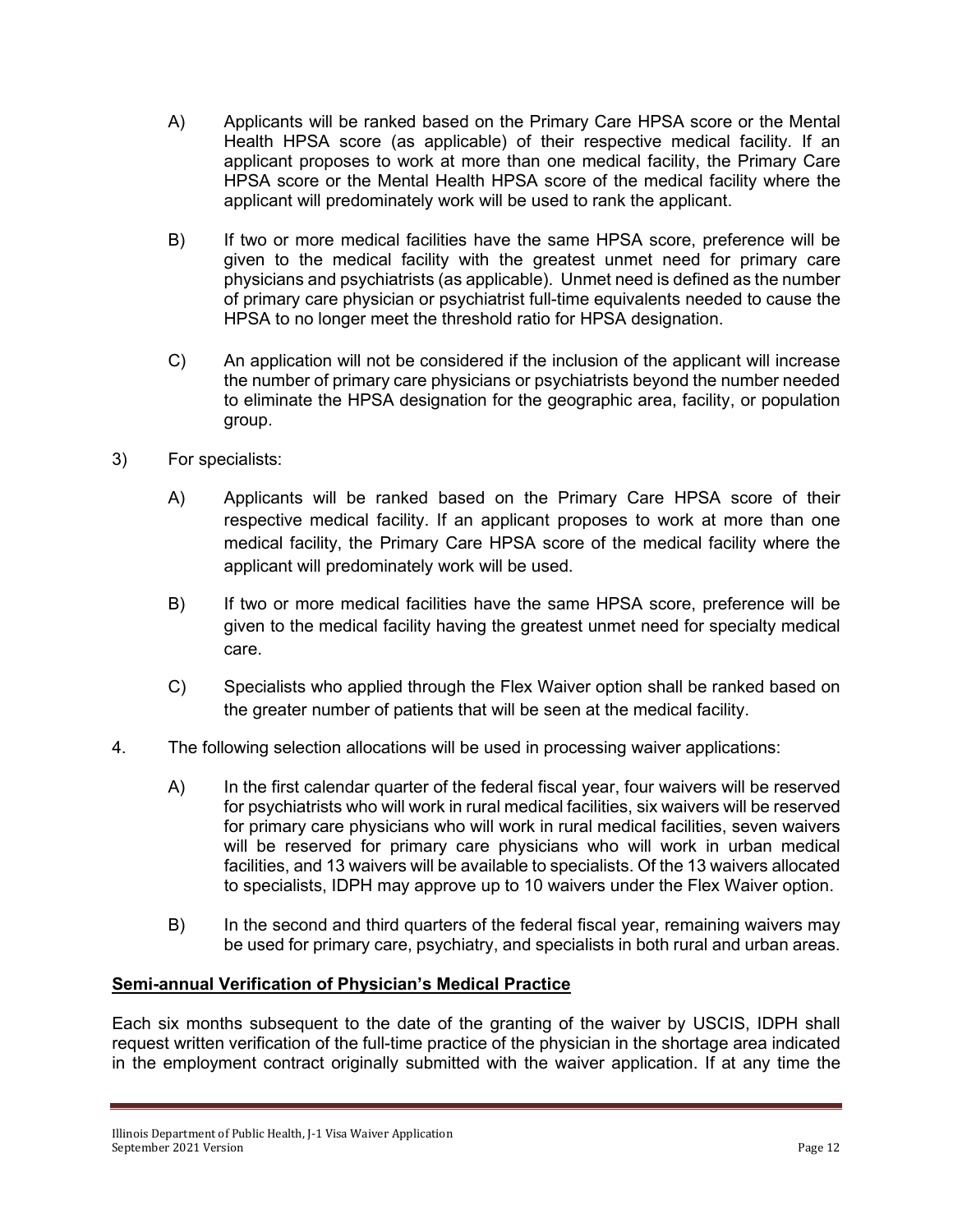physician fails to practice on a full-time basis in the approved shortage area, the USCIS will be notified of the recipient's breach of obligation.

NOTE: All questions regarding the J-1 Visa Waiver Program should be directed to IDPH's Center for Rural Health at 217-782-1624, TTY (hearing impaired use only) at 800-547-0466 or to [dph.j1waiver@illinois.gov](mailto:dph.j1waiver@illinois.gov)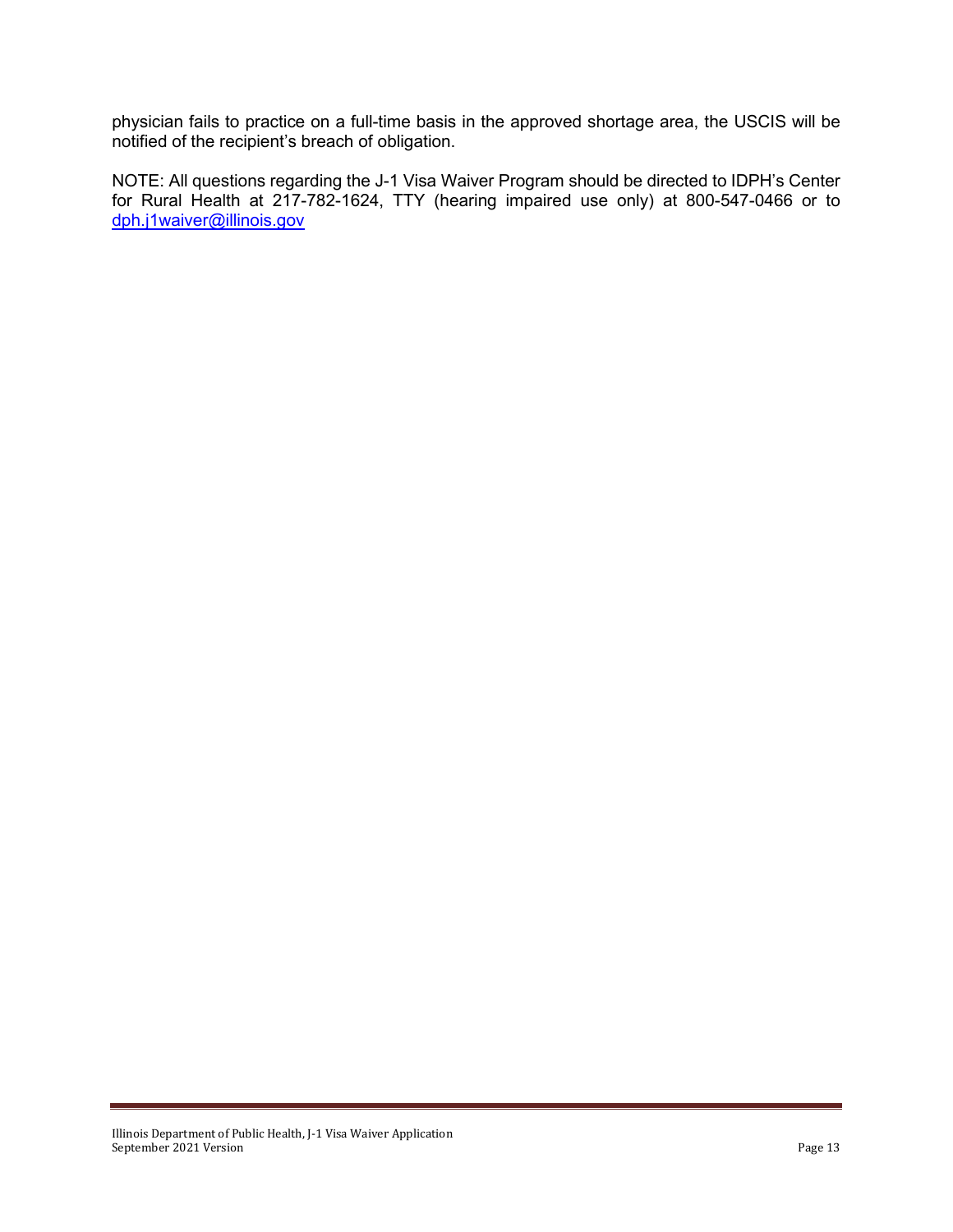## **CERTIFICATION STATEMENT A APPLICANT PHYSICIAN ASSURANCES FOR J-1 VISA WAIVER APPLICATIONS**

|  | This is to certify that I. |  |
|--|----------------------------|--|

This is to certify that I,  $\hspace{0.1cm}$   $\hspace{0.1cm}$ Printed / Typed Last Name First Name Middle

agree to comply with the contractual requirements set forth in Section  $214(k)(1)(B)$  and (C) [8] U.S.C. 1184 (k)(1)], stated below:

The alien demonstrates a bona fide offer of "full-time" (40 hours) employment at a health care facility and agrees to begin employment at such facility within 90 days of receiving such waiver and agrees to continue to work in accordance with paragraph (2) at the health care facility in which the alien is employed for a total of not less than three years (unless the Attorney General determines that extenuating circumstances such as the closure of the facility or hardship to the alien would justify a lesser period of time)

The alien agrees to practice medicine in accordance with paragraph (2) for a total of not less than three years only in a geographic area or areas, which are designated by the Secretary of Health and Human Services as having a shortage of health care professionals.

I hereby declare and certify, under penalty of the provisions of 18 USC.1001, that: 1) I have sought or obtained the cooperation of the Illinois Department of Public Health which is submitting an IGA request on behalf of me under the Conrad 30 program to obtain a waiver of the two-year home residency requirement; and 2) I do not now have pending nor will I submit during the pendency of this request, another request to any U.S. government department or agency or any equivalent, to act on my behalf in any matter relating to a waiver of my two-year home residence requirement.

| Signature of Physician Seeking Waiver | Date                |
|---------------------------------------|---------------------|
| <b>Attested by</b>                    |                     |
| State of                              |                     |
| County of                             |                     |
| Signed or attested before me on       | (date) by           |
|                                       | (name of person/s). |

\_\_\_\_\_\_\_\_\_\_\_\_\_\_\_\_\_\_\_\_\_\_\_\_\_\_\_\_\_\_\_\_\_\_\_ Signature of Notary Public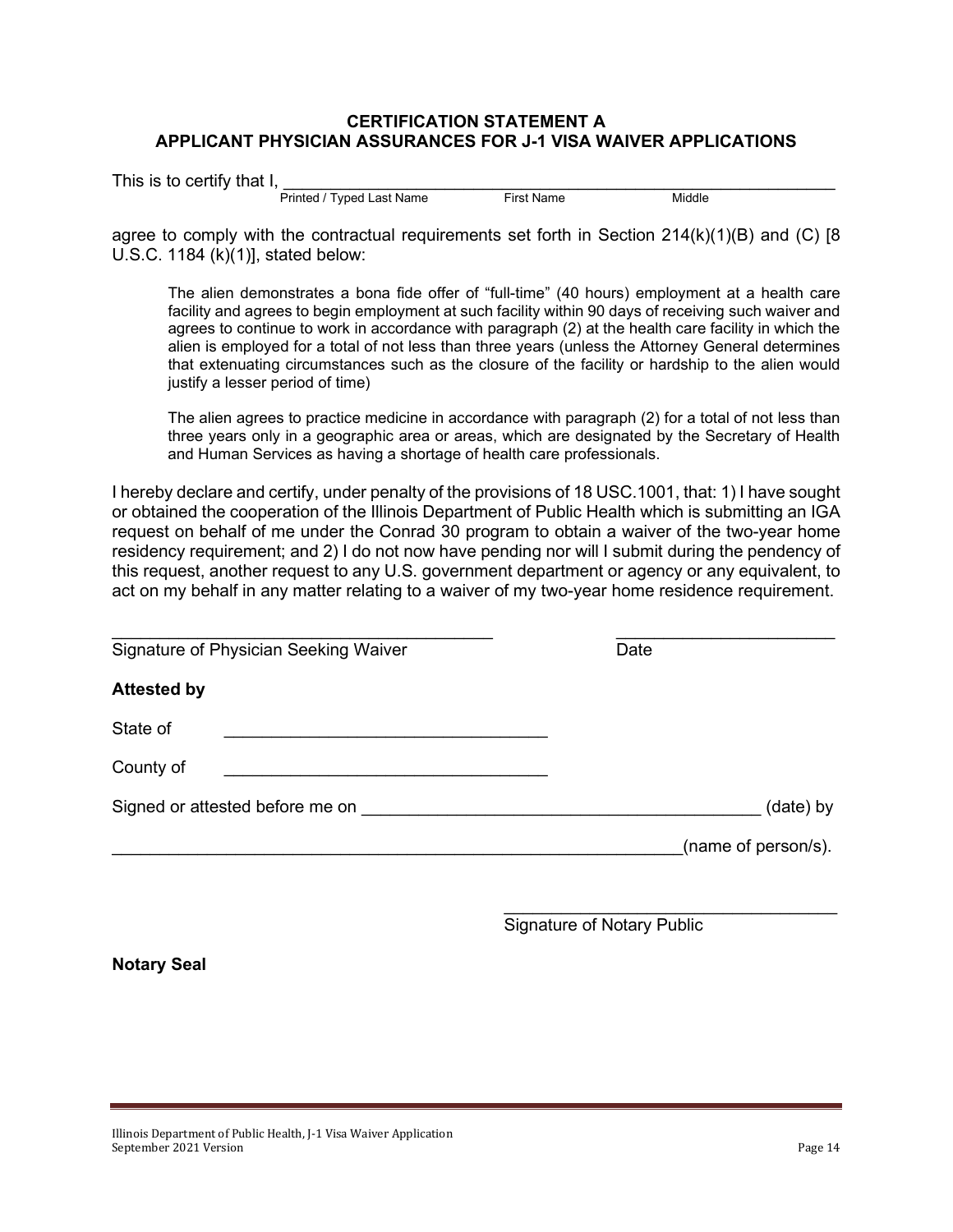#### **CERTIFICATION STATEMENT B CONTRACTUAL OBLIGATION TO HOME COUNTRY**

| This is to certify that I, <u>successome</u> manual                                                                                                                                                                            |            |             |                   |                                   |                     |
|--------------------------------------------------------------------------------------------------------------------------------------------------------------------------------------------------------------------------------|------------|-------------|-------------------|-----------------------------------|---------------------|
|                                                                                                                                                                                                                                | Print/Type | Last Name   | <b>First Name</b> | Middle                            |                     |
| Check one: have<br>a contractual obligation to return to my home country or country of last residence.                                                                                                                         |            | do not have |                   |                                   |                     |
| Signature of Physician Seeking Waiver                                                                                                                                                                                          |            |             |                   | Date                              |                     |
| <b>Attested by</b>                                                                                                                                                                                                             |            |             |                   |                                   |                     |
| State of                                                                                                                                                                                                                       |            |             |                   |                                   |                     |
| County of                                                                                                                                                                                                                      |            |             |                   |                                   |                     |
| Signed or attested before me on state of the state of the state of the state of the state of the state of the state of the state of the state of the state of the state of the state of the state of the state of the state of |            |             |                   |                                   | (date) by           |
|                                                                                                                                                                                                                                |            |             |                   |                                   | (name of person/s). |
|                                                                                                                                                                                                                                |            |             |                   |                                   |                     |
|                                                                                                                                                                                                                                |            |             |                   | <b>Signature of Notary Public</b> |                     |

**Notary Seal**

**NOTE:** If you indicated you have a contractual obligation to a country, you must obtain a letter from that country stating no objection to you remaining in the U.S. You should request this letter from your embassy in Washington, D.C., or from your home country. The letter should be sent to the director of the United States Information Agency through the United States Embassy in your home country. It also can be sent through the foreign country's head of mission or duly appointed designee in the United States to the director of the United States Information Agency in the form of a diplomatic note. This note shall include applicant's full name, date and place of birth, present address and the language "…pursuant to Public Law 103-416." You should also request a copy of the no objection letter be sent to you for your files.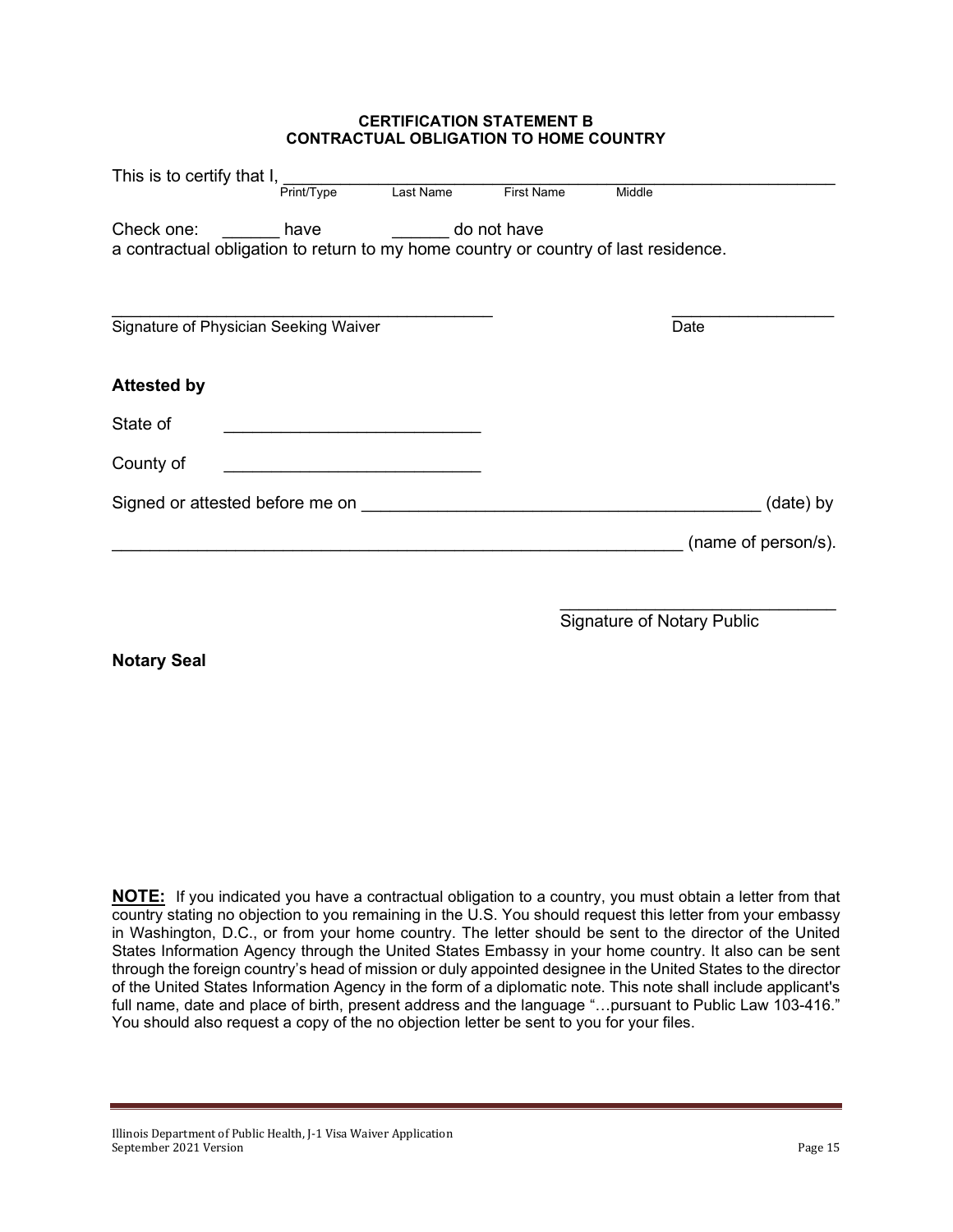## **CERTIFICATION STATEMENT C MEDICAL LICENSE STATUS**

| This is to certify that I, <u>send that</u> we have the sensure of the sensure of the sensure of the sensure of the sensure of the sensure of the sensure of the sensure of the sensure of the sensure of the sensure of the sensur |            |           |                   |        |                     |
|-------------------------------------------------------------------------------------------------------------------------------------------------------------------------------------------------------------------------------------|------------|-----------|-------------------|--------|---------------------|
|                                                                                                                                                                                                                                     | Print/Type | Last Name | <b>First Name</b> | Middle |                     |
| am not subject to any criminal investigation or proceedings by any medical licensing authority,<br>nor has my medical license ever been suspended or revoked.                                                                       |            |           |                   |        |                     |
| Signature of Physician Seeking Waiver                                                                                                                                                                                               |            |           |                   | Date   |                     |
| <b>Attested by</b>                                                                                                                                                                                                                  |            |           |                   |        |                     |
| State of                                                                                                                                                                                                                            |            |           |                   |        |                     |
| County of                                                                                                                                                                                                                           |            |           |                   |        |                     |
| Signed or attested before me on                                                                                                                                                                                                     |            |           |                   |        | (date) by           |
|                                                                                                                                                                                                                                     |            |           |                   |        | (name of person/s). |
|                                                                                                                                                                                                                                     |            |           |                   |        |                     |
|                                                                                                                                                                                                                                     |            |           |                   |        |                     |

Signature of Notary Public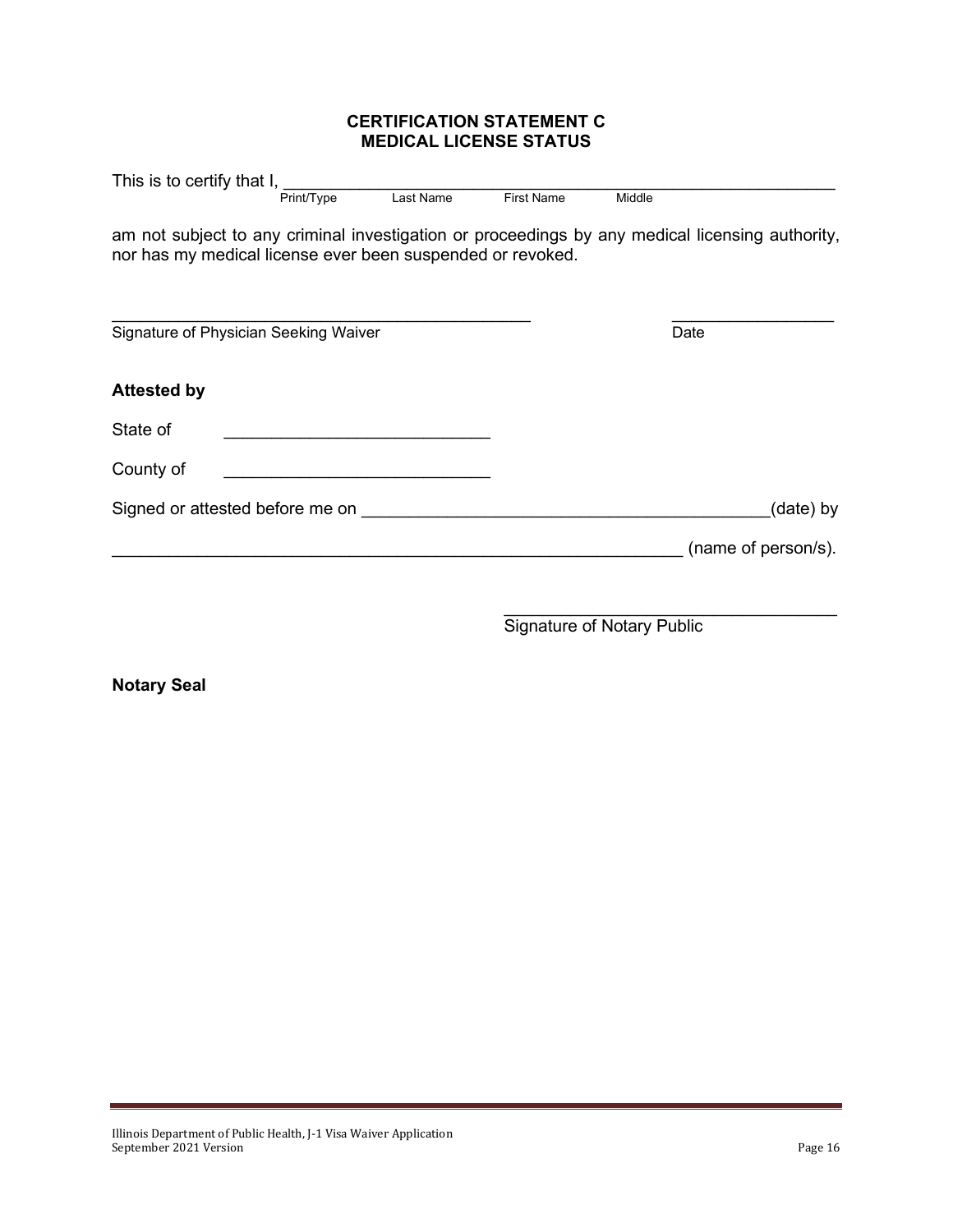#### **CERTIFICATION STATEMENT D ACCURACY OF APPLICATION INFORMATION**

This is to certify that the information presented in this application for assistance from the Illinois Department of Public Health to request a waiver of the home residency requirement for the applicant indicated below is accurate and correct to the best of my knowledge.

| <b>Health Care Facility/Agency</b>     | <b>Applicant</b>                  |
|----------------------------------------|-----------------------------------|
| Printed or Typed Name                  | Printed or Typed Name             |
| Signature                              | Signature                         |
| Title or Position with Facility/Agency | Date                              |
| Facility/Agency Name                   |                                   |
| Date                                   |                                   |
| <b>Attested by</b>                     |                                   |
| State of                               |                                   |
| County of                              |                                   |
|                                        | (date) by                         |
|                                        | (name of person/s).               |
|                                        | <b>Signature of Notary Public</b> |